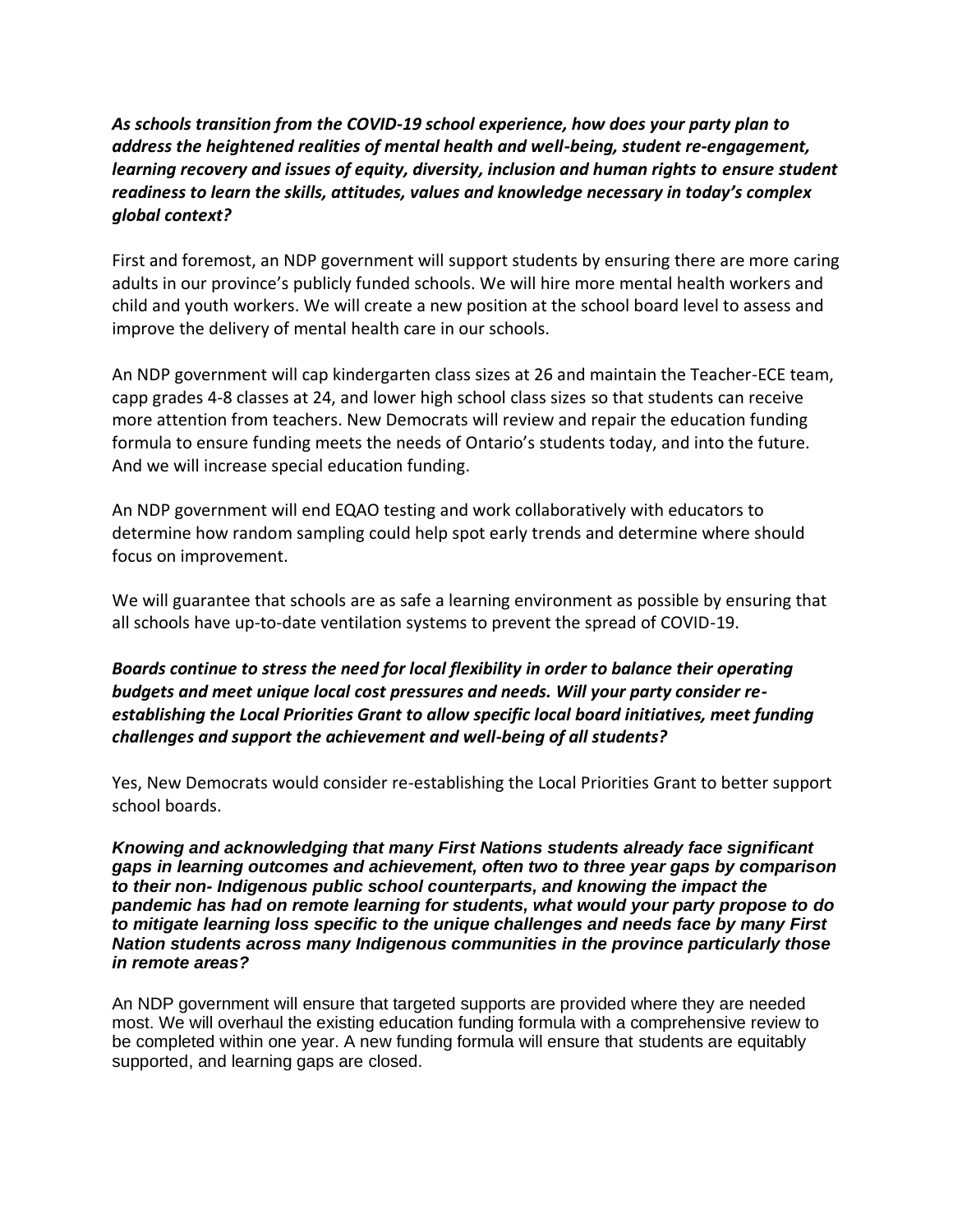Following the recommendations of the Truth and Reconciliation Commission, we will work with Indigenous leaders and educators to ensure that Ontario's school curricula appropriately reflect Indigenous experiences and histories, and we will boost funding for Indigenous language education. An NDP government will also promote links between Indigenous people, First Nations, and school boards.

We are committed to doubling the Rural and Northern Education Fund to support northern schools and the communities they serve. New Democrats will also prioritize and protect inperson learning for the educational, social, and mental health needs of students, and will end hybrid learning models that leave students without the direct attention they deserve.

## *What concrete actions will your party take to promote and facilitate the elimination of systemic racism and oppression within the policy, practices and structures in our public education system?*

An NDP government has a plan to eliminate racism and discrimination in our schools and education settings. We will amend the Education Act to define racism and set out clear procedures for reporting. We will build on work being done by school boards to standardize polices to promote racial equity and share best practices around racial equity training for education workers, procedures for reporting incidents of racism, and resources for students who experience racism.

New Democrats will continue the long-overdue work of ending streaming in Ontario so that no student is put at a disadvantage due to systemic racism, and every student has the opportunity to succeed. We will work with Indigenous leaders and educators to ensure that Ontario's school curricula appropriately reflect Indigenous experiences and histories. We will ensure students learn the history of the Holocaust, to prevent antisemitism, hatred, and the insidious spread of Holocaust denial.

## *How would your party work towards maintaining labour peace in our school system?*

New Democrats are committed to a new relationship with teachers and education workers, one built on a foundation of respect and a shared commitment to a stronger public education system. We'll invite all sector stakeholders to a new education partnership table as we work to overhaul the funding formula to reflect the needs of students today.

We'll bargain in good faith, and support school boards to negotiate agreements that create working and learning conditions that will help our next generation succeed.

## *Is your party committed to working together with public school boards and do you support the current form of school board governance?*

New Democrats recognize the importance of democratically elected school trustees and are committed to working with public school boards to achieve the best outcomes possible for students. An NDP government will work with boards to promote school board elections, support recruitment of candidates that reflect the communities they serve and restore support for trustees to do their important work. We will support more Indigenous representation on school boards by encouraging the recruitment of Indigenous school board trustees to ensure that Indigenous people are represented in school decision making.